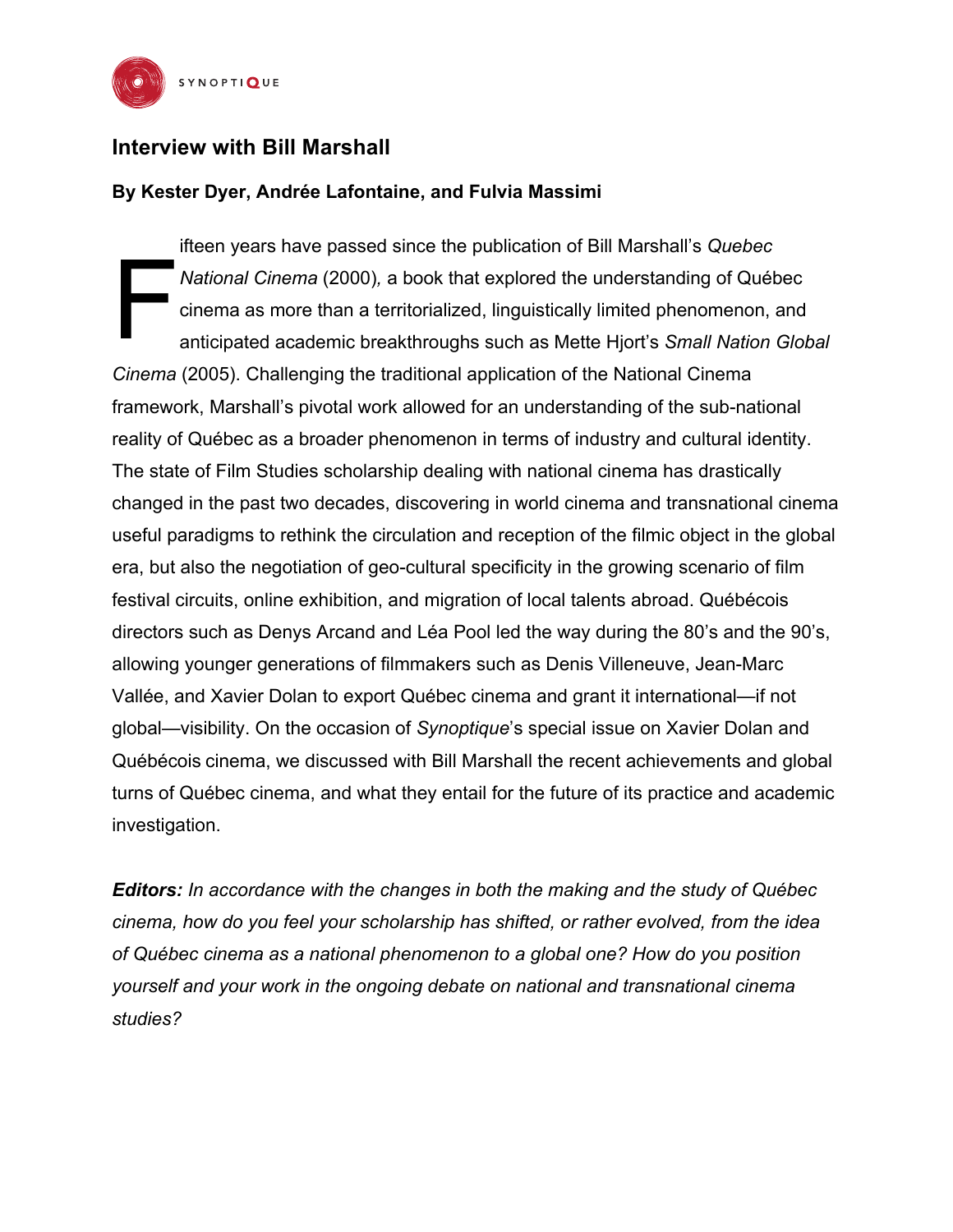**Bill Marshall:** The 'global' reach of Québec cinema is very partial and incomplete, and you seem to acknowledge that possibility in your introduction, which draws a slight distinction between 'international' and 'global' visibility. There is also a paradox in the question, as it retains that 'national', 'sub-national' or 'provincial' terminology, i.e. a category we call 'Québec cinema'. Here I think it is important to ask: which 'Québec cinema'? The exportable films such as those of Arcand, Dolan, or even *La Grande Séduction*? Or the frankly inexportable, such as *Séraphin*? It remains the case that only a fraction of Québec auteur cinema is distributed abroad, or even reaches festivals (although this is true of most 'national' cinemas), and the difficulties of finding audiences for Québec films in seemingly the most obvious international market, that of France, are notorious. However, there is no denying the changes that have taken place since 2000, despite the nuances we may place on them, and the national/transnational question does raise the all-important question of mapping that is so productive in the humanities today. I am inspired by the work in literary studies of Franco Moretti, and in Film Studies that of Dudley Andrew, Mette Hjort, Lucia Nagib etc., which forces reflection on, and indeed exploration of, what different cartographic perspectives can do to the creation of a corpus, the juxtaposition of heterogeneous texts, the generation of new insights. I followed the *Quebec National Cinema* book with a large project which sought to rethink—via an Encyclopedia and monograph—cartographies of French and Francophone Studies both literally and figuratively via the term 'The French Atlantic.' Whereas the terms 'global' and 'globalisation' risk being rather abstract and general, I am more interested in tracing the specificities of particular exchanges, routes and itineraries that spatial categories such as the Atlantic, *la francophonie*, nordicity, and so on create.

*Editors: In a talk given at the ACQS conference in Montreal in October 2014 ("Spaces and Times of Québec in Laurence Anyways (2012) and Tom à la ferme (2013)") you discussed matters of queer historiography and geography in the work of Xavier Dolan. What do you believe is the role played by Dolan in the shift towards the global stance of Québec cinema?*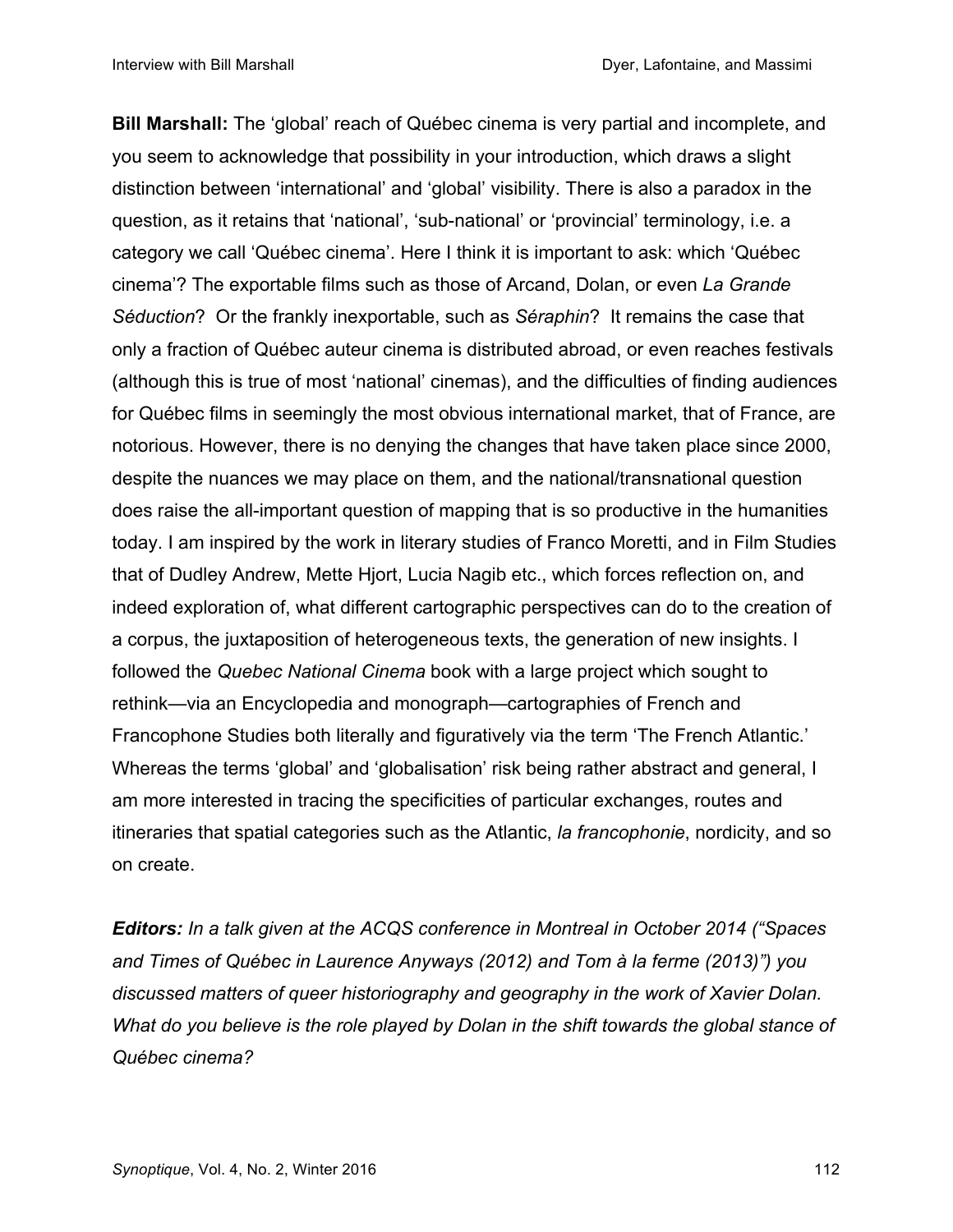**Marshall:** Dolan's breakthrough is extremely important, and in some senses it is also a break-out, in that his work has found both new audiences and new scholarly attention beyond the rather restricted field of Québec specialists outside Canada. This begins I think with *Laurence Anyways*. It is true that he sidesteps deep models of national or class grand narratives, and favours a proliferation of surfaces whose playfulness, plurality and expressiveness challenge imposed categories of 'normality.' This is appealing to international youth audiences, and the fact that sexuality is a key example of this fluidity does mean that, for me, 'queer' is a useful term to use in relation to his work. Of course, he dislikes being pigeon-holed in terms of sexual identity, but as long as we use 'queer' with an anti-heteronormative rather than identitarian emphasis—or even as a verb ('queering')—then I think it is rather enabling. At the moment I am trying to reflect further, again, on the issue of space in his work, and the idea of 'queer spaces', or the 'queering' of space in for example *Tom à la ferme*. I also like the way that for him music is part of that mobility. It may be said that he is part of a generation that has definitively discarded the colonial reference in relation to both the English language and Anglophone culture: it is interesting—and amusing—that James Cameron's *Titanic* is famously more important to him than some of the classics of Québec cinema.

*Editors: Can you identify a corpus that can be addressed as the herald of the "global turn" of Québec cinema? And if so, how does Dolan situate within it? Moreover, how does such corpus, if it exists, relate to the one examined in* Quebec National Cinema*?*

**Marshall:** There are several concurrent phenomena here. Dolan, yes, but before that *La Grande Séduction* (unusually, a highly exportable comedy which spoke to different global audiences all negotiating the relations among belonging, community, and international capitalism), *Les Invasions barbares* of course, with its ambitions to say significant things about the current epoch, and its attendant international success. The work of Jean-Marc Vallée, finding international audiences with *C.R.A.Z.Y*.. I would also not underestimate *Café de flore*, which despite its faults is one of the recent Québec films which produces the most sustained sense of global connectedness. Villeneuve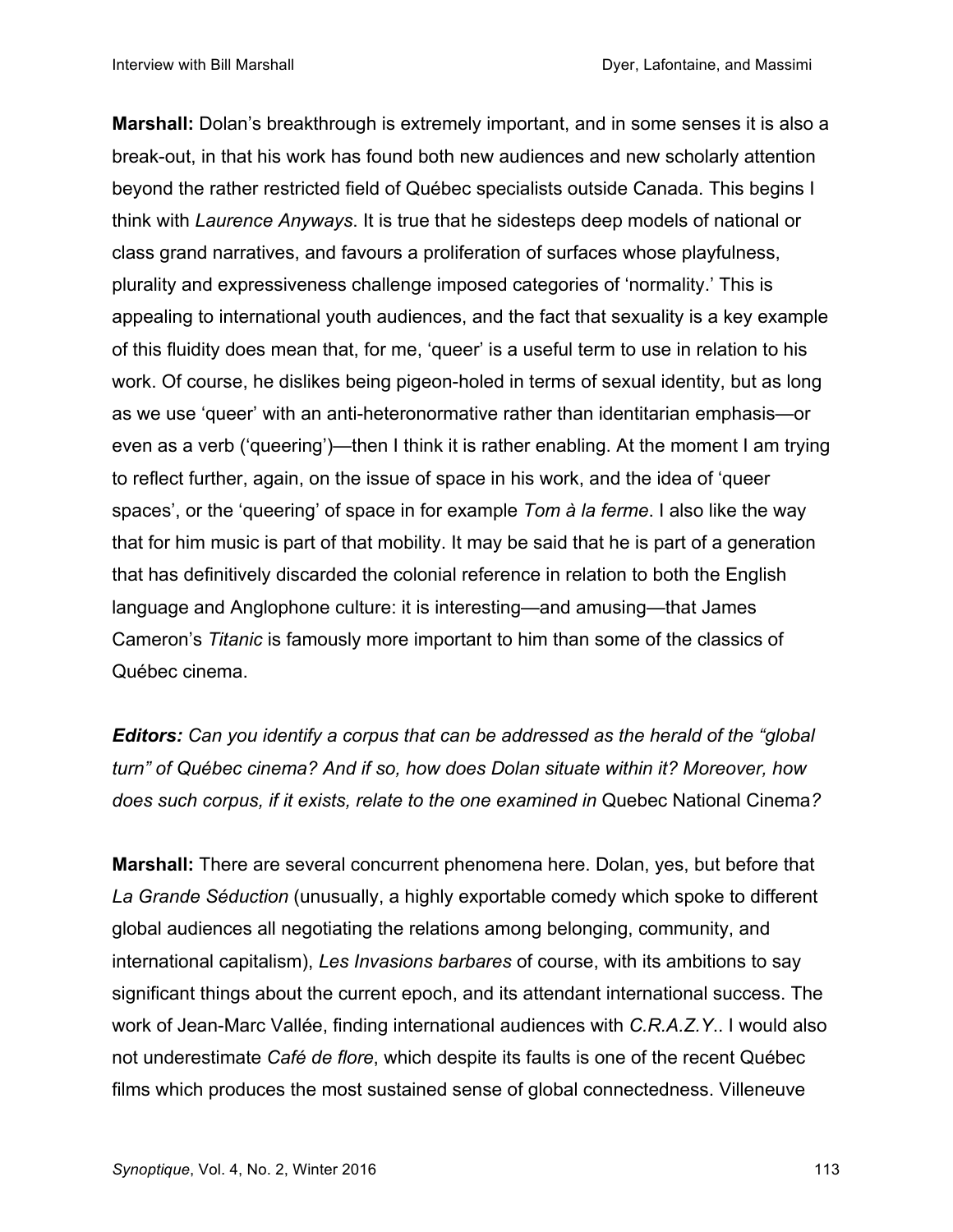and *Incendies*, of course. The globalising trajectory constituted by remakes, of *La Grande Séduction* and of *Starbuck*. However, I would also stress because of this the difficulty in establishing when the 'global turn' actually takes place: already in *Quebec National Cinema* I was discussing the Hollywood remake of *Louis 19 le roi des ondes*, and the work of Denis Chouinard, whose *Clandestins* is also from the 1990s but is a very powerful and prescient work about international migration flows.

*Editors: Is it possible to argue, provocatively enough, that the national take of your seminal book could be now revised in light of the global cinema paradigm? What has consistently changed to allow the passage from national to post-national understanding of Québec cinema?*

**Marshall:** The nation is not going to go away. The nationalist project seems currently to be in abeyance and support for it among 18-35 year-olds in decline, but who knows the future? *Quebec National Cinema* was in any case never about nationalist readings of films, but rather about the way in which the contradictions and tensions inherent in the idea of the nation were present in individual film texts or a film corpus. It is possible to see this 'push and pull' between forces of assertion and dispersal in what has happened since 2000: alongside the global successes, we find new heights reached in the Québec domestic film market by locally produced films which, as we have seen, are sometimes very inexportable, even incomprehensible to audiences outside Québec. I ended *Quebec National Cinema* with a discussion of so-called 'post-modern' film texts which related to globalisation. So I would firstly say there is some continuity rather than a complete break with the past. But secondly, and more importantly, the changes since 2000 have definitely seen an *intensification* of processes which were already becoming visible in the second half of the 1990s (including the big popular successes, such as *Les Boys*). That intensification in turn both generates re-shapings, and, as we have seen, invites re-mappings of the spatial categories within which we position film texts. Those re-shapings are both industrial and to do with the readings we make and that can be made. For example, Oedipal father/son relationships still abound, but now, in a film like *C.R.A.Z.Y*, the gay son can be integrated into a national narrative. *Café de flore*'s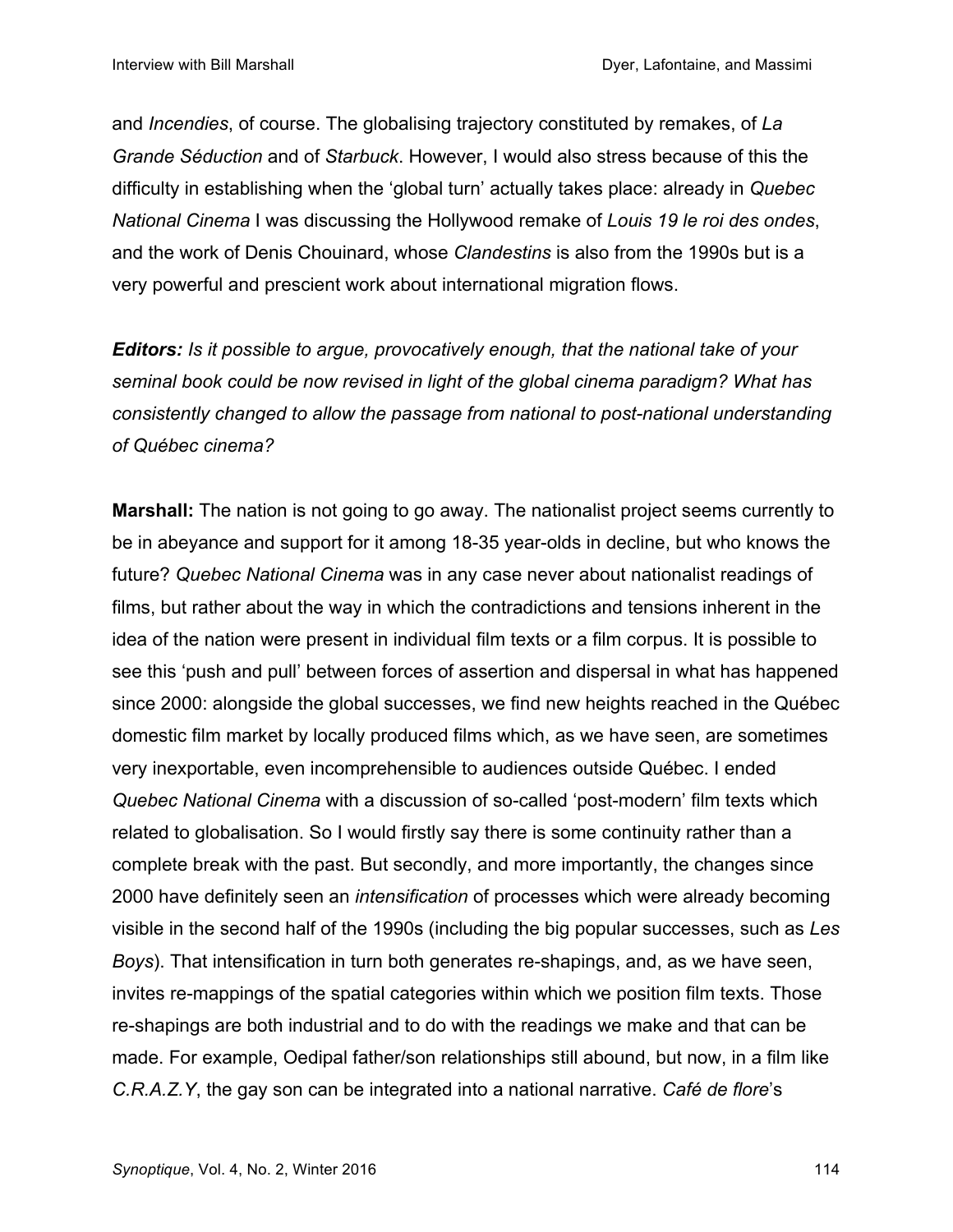extreme idea of the extensibility of the self also plays with a time that is labyrinthine rather than that of linear progressivism associated with 'national narratives'. Xavier Dolan's combination of mother/son paradigms, queer sexualities, ludic film form, and spatial mobility takes us into new territories. The evolving difference is that Québec cinema, instead of its narratives and content being conceived in terms of 'lack', is becoming more and more *relational*.

*Editors: How have changing funding structures shaped not only the practice but also the study of Québec cinema?*

**Marshall:** There are more films produced, and so more to look at, and very competing practices of filmmaking become visible. A race for the popular means that success breeds not only success but the expectation of success by funding organisations, with the possibility of more risky auteur projects being squeezed out. The quest for *valeurs sûres* means that the role of production companies devoted to independent film, such as Les Films de l'Autre, become all the more important. The other big change is of course that of more mobile film personnel, as we have seen, including moving across languages. What concerns me is that despite the increase in production, and the big successes, the opportunities for women filmmakers and those of indigenous or immigrant origin to make fictional feature films is not progressing significantly. This idea of the 'global turn' being expressed in the 'worlds within' national cinemas is one of the most exciting possibilities the paradigm shift, if that is what it is, holds out, and it is a pity that insufficient advantage is taken of it. A (scholarly, critical) effort to 're-map' and connect minority or other identity positions across different national spaces may help this process.

*Editors: Since you have been working within Québec film studies so long, what other developments have you seen in the study of Québec cinema outside the national-global debate? As Québec film continues to grow and diversify, are there any other trends you have identified in the study of this cinema in North America and/or Europe (is there more scholarship in English or cross-linguistic conversations?*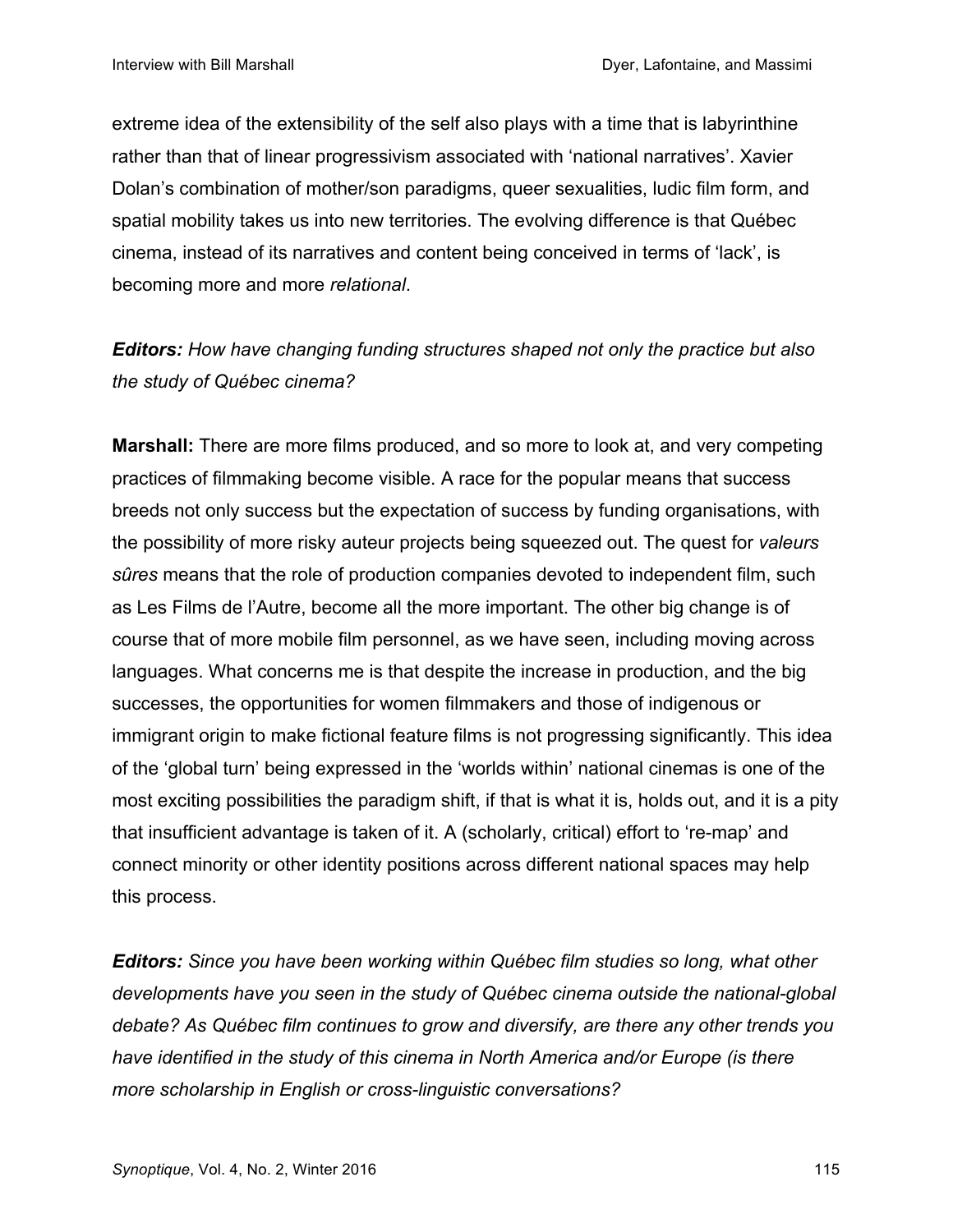**Marshall:** I have to say that in the UK at least (but also the USA, where Québec is absent from most French Departments), it is still a battle to interest scholars in Film or French Studies in Québec, despite my and others' best efforts. Lucille Cairns' 2006 book, *Sapphism on Screen*, takes a wide Francophone purview that includes Québec. There is not a lot more, certainly in terms of monographs, although queer and gender issues are probably among the most fruitful avenues to follow. Here, Dolan helps a lot, and I was able to organise a workshop recently in London on him that reached beyond the *Québécistes*. One significant change since I began work on Québec cinema in the early 1990s is the much greater dialogue between Anglophone and Francophone work in Canada. There is much more critical work going on in English, often from teachers at or graduates from Concordia, and the cultural studies paradigms are shared much more than before. When I began, the gap between the latter and formalist approaches in French was rather vast, but no longer. Figures such as Germain Lacasse, Chantal Nadeau, Robert Schwartzwald (whose book on *C.R.A.Z.Y.* is just appearing) and Sherry Simon have played very important roles as intercessors here. Rather than write a sequel to *Quebec National Cinema*, my next project will be to do an edited book of essays that will include film scholars not usually associated with writing on Québec film, but there will be established names in the Québec field too!

*Editors: Documentary has been and still is a predominant mode of filmmaking in Canada, and Québec in particular has offered quite a few box office hits in the recent years. What place is reserved to those branches of Québec cinema that don't pertain to successful documentary filmmaking as well as to internationally renowned feature films? What about studies of cinema in Québec that don't fit into either category?*

**Marshall:** Popular cinema really needs to be looked at, as I have said. There are a number of directors that deserve scholarly attention and wider audiences, such as François Delisle, as well as work by women and minorities I alluded to earlier. One 'uncategorisable' figure who consistently produces interesting work but about whom very little academic work is written is of course Robert Morin.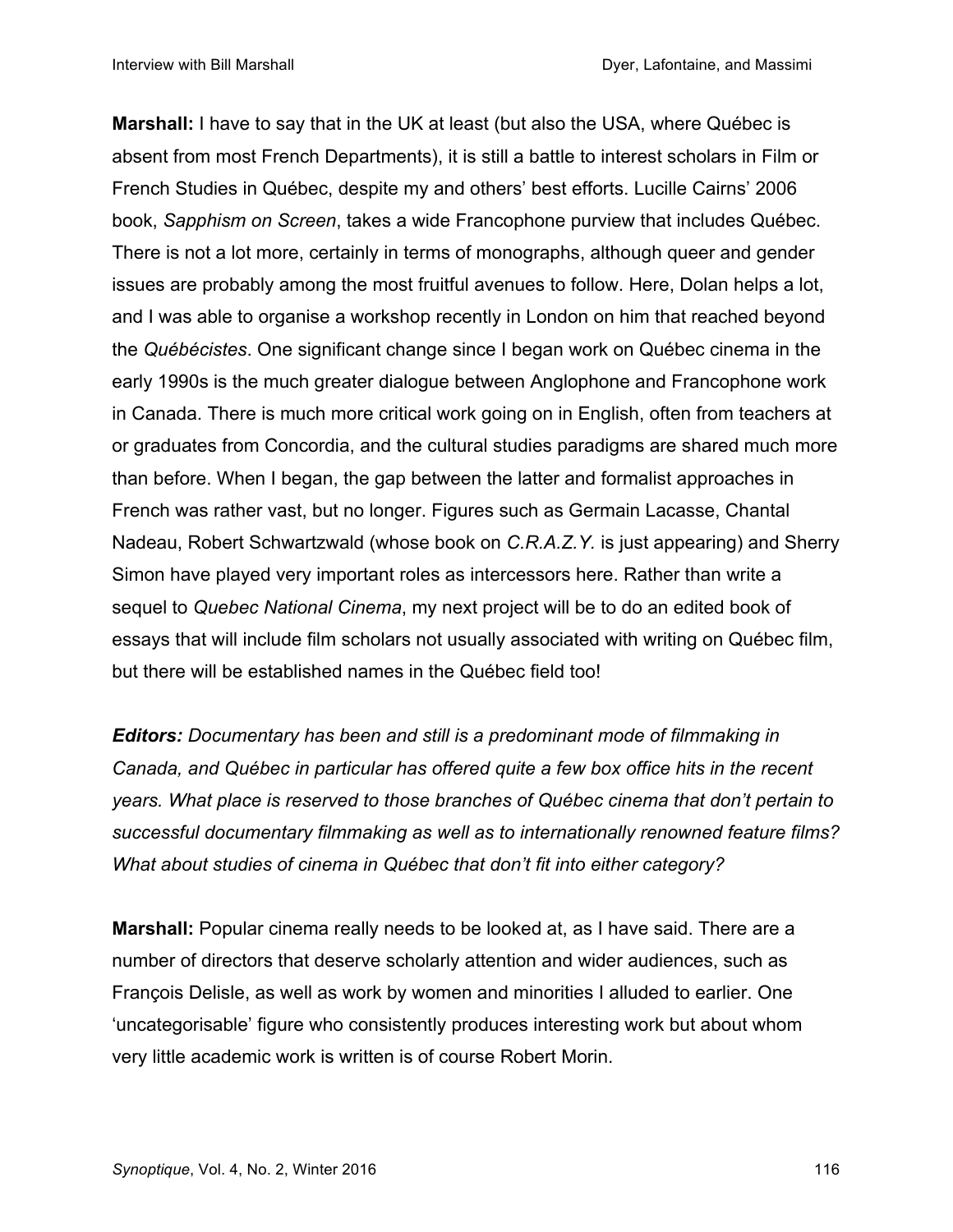*Editors: In* Small Nation, Global Cinema *Mette Hjort has observed that "minor cinema is understood at some level as appealing to national but also international audiences on account of the way in which it articulates or rearticulates the core understandings, experiences, and expressions that are the basis for a deep sense of national belonging." (Hjort 2005, 116) Do you believe such claim to be applicable to the current state of Québec cinema as well?* 

**Marshall:** Yes, Québec is a very important case, hence my initial interest in it, because I saw here a whole host of issues and relations, between national and global, regional, local, gender, sexual, immigrant etc. cultural identities which could inform debates elsewhere, particularly in Europe. The term 'minor cinema' needs to be unpacked here, I think, as it can be used in various ways: referring to small nations, but also to minorities in nations or other imagined communities small and large, and then there is the sense in which Deleuze and Guattari use it. As I have argued, Québec and other cinemas navigate between (would-be) 'major' and 'minor' configurations of nationhood. What I would stress in relation, and in addition, to Mette Hjort's work are the key elements of mapping and re-mapping which characterise the insertion of small-nation cinemas within global cinema, and the way film scholars look at them; the very different configurations which can be analysed according to the cartographies used; and the renewed emphasis on Relation, including Édouard Glissant's conceptualisation of it, when looking at the plurality of cultural forms in the contemporary world.

## **Conclusion**

The above interview highlights Bill Marshall's role as both an innovator and a catalyst in the scholarly discussion surrounding (small) nationhood, cinema, and globalization. More specifically, his seminal work on Québec cinema has further enabled the understanding of these themes as categories in constant transformation. Marshall's reference to Mette Hjort as a close interlocutor, and the shared concerns of his work with that of the Danish scholar, proves particularly telling in this regard.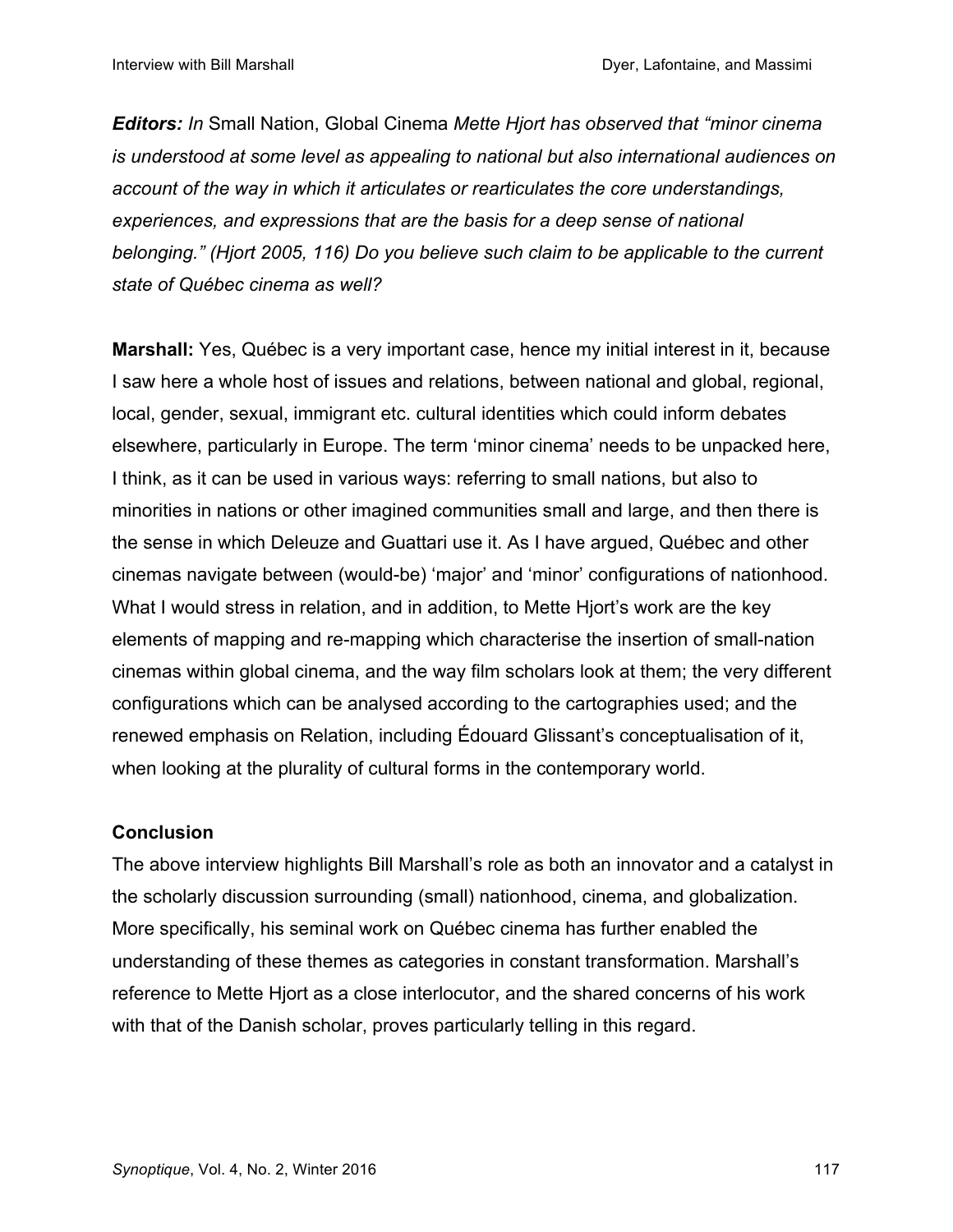Hjort's seminal book *Small Nation, Global Cinema* began to explore globalization not simply in terms of broad trends, but from the necessary perspective of specific contexts, as she discussed a wide array of case studies to provide a more complete and nuanced picture of this multifaceted phenomenon (24). Marshall's interview seems to answer this call by continuing to interrogate and expand the scope of his already thorough examination of the Québécois context. His more recent work promises indeed to push the boundaries of what Québec national cinema constitutes, perhaps announcing a further stage in our understanding of globalization as an observable occurrence. Marshall thus intimates that it is precisely from the heterogeneous perspectives coexisting within specific (small) national contexts that productive scholarship on the intersections between nationhood, cinema, and globalization can most usefully emerge.

A further conjuncture between the works of Marshall and Hjort can be found in their shared interest in the political gesture of small national and subnational cinematic movements. In *Small Nation, Global Cinema* Hjort understood Dogme 95 as a way for small nations to "change the rules of the game" dominated by Hollywood and take active participation in it (40-41). In this interview, Marshall's reference to the *littératuremonde* manifesto and the corollary notion of *cinéma-monde* could offer a compendium to Hjort's perspective in relation to the specificity of the Québec case. Does the *littérature-monde* manifesto and its cinematic analogy also "change the rules of the game" for Québec and other francophone cinemas in relation to *la francophonie*? Does it bear a similar effect of "levelling the field" to the one that Hjort observes in New Danish Cinema? Is the *littérature-monde* manifesto comparable?

Anticipating Marshall's intervention at the upcoming 2016 Society for Cinema and Media Studies (SCMS) Conference in Atlanta—where he will further develop his reflection on "new thematic convergences" and the notion of a "post-national" Québec cinema—our interview shows the scholar's concerns with the insufficient exploration of the potential connection between the "global turn" of cinematic culture and the representation of "minority or other positions" from within and across different national cinemas. In this respect, as Marshall notes, the anti-hegemonic notion of queerness proposed by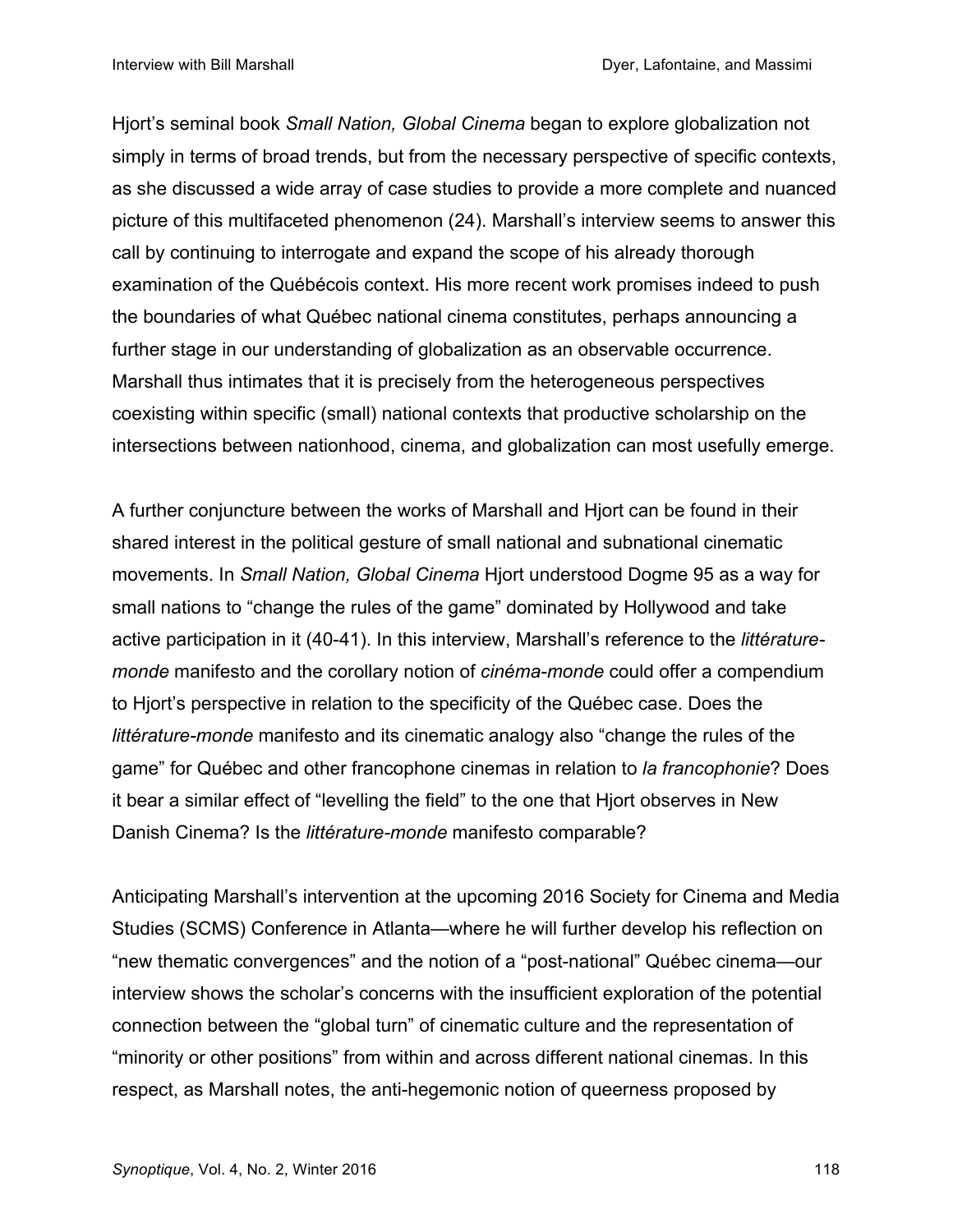Dolan's cinema not only functions in opposition to narrower categorizations of gender and identity, but could also help shape different cartographies of global cinema. This engagement with queerness, de-centred articulations of globalization, and small national contexts also confirms the timely rationale of *Synoptique*'s current issue, which views global and Québec cinemas through the lens of Xavier Dolan's oeuvre.